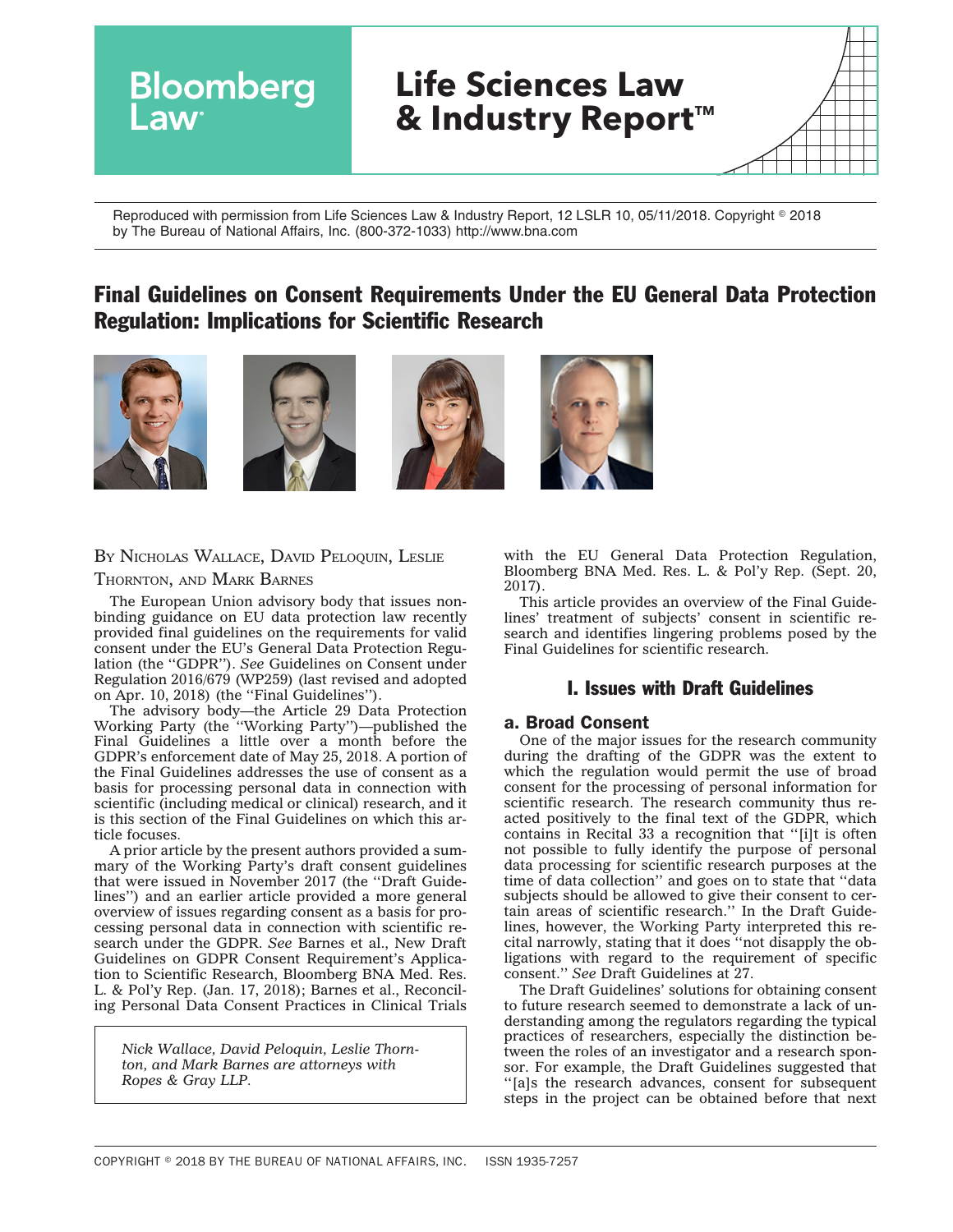stage begins'' thereby imposing a burden on researchers continually, and perhaps frequently, to re-contact research subjects to obtain additional consent. *See* Draft Guidelines at 28. This proposal could prove infeasible for a number of reasons, such as loss of contact with subjects in multi-year biobanking studies, subjects' fatigue at repeated requests for additional consent, or, in the case of secondary research conducted by research sponsors, confusion of subjects upon being contacted by a industry sponsor with whom the subjects had not previously had any direct contact.

### b. Withdrawal of Consent

Additionally, the Draft Guidelines' position on withdrawal of consent posed serious problems for the research community. The Draft Guidelines took the position that, upon the withdrawal of consent, the controller ''should delete or anonymise the personal data straight away.'' Draft Guidelines at 29. In many instances, this interpretation would create an untenable conflict for researchers between a requirement to delete or anonymize data under the GDPR and independent legal and ethical obligations to maintain personal data for the integrity of the clinical trial and/or adverse event reporting. However, the Draft Guidelines also provided room for researchers to make a colorable argument that researchers could rely on separate bases for processing when there existed a requirement to maintain data to comply with legal obligations—at least when those separate purposes and their appropriate lawful bases were identified to data subjects in advance. *See* Draft Guidelines at 22.

# II. Final Guidelines

The Final Guidelines add clarifying text that consent is not the only legal basis under which the GDPR permits data to be processed in connection with scientific research, even in instances in which consent is collected to satisfy ''an ethical standard or procedural obligation'' related to the research itself. Final Guidelines at 28. In such cases, the Final Guidelines clarify that controllers may rely on other lawful bases for processing personal data in connection with scientific research, such as processing for the performance of a task carried out in the public interest or processing for the legitimate interest of the controller, or processing necessary for scientific research purposes. *See id.*, citing GDPR, Arts.  $6(1)(e)$ -(f),  $9(2)(i)$ . Additionally, the Final Guidelines specifically recognize that GDPR Art.  $6(1)(c)$ , which permits processing necessary for compliance with a legal obligation to which the controller is subject, may be applicable for ''parts of the processing operations specifically required by law, such as gathering reliable and robust data following the protocol as approved by the Member State under the Clinical Trial Regulation.'' *Id.* n.69.

#### a. Broad Consent

With respect to broad consent, the Final Guidelines do not fundamentally alter the Draft Guidelines' position. However, the Final Guidelines have removed a provision included in the Draft Guidelines stating that, ''[w]here purposes are unclear at the start of a scientific research programme, controllers will have difficulty to pursue the program in compliance with the GDPR.'' Draft Guidelines at 27. This removal could suggest that

the Working Party may have determined that broad consent to future research uses is not categorically incompatible with the GDPR. However, the Final Guidelines retain the Working Party's problematic recommendation of ''rolling'' re-consent and repeated contacts with the data subject as the recommended approach, if research purposes cannot be fully specified at the time of consent. As noted above, this approach could fundamentally impede research for a variety of reasons.

#### b. Withdrawal of Consent

The Final Guidelines appear to contain a technical drafting error regarding the obligations of the controller upon a data subject's withdrawal of consent, as the Draft Guidelines provided that, upon receiving a withdrawal request, the controller ''should delete or anonymise the personal data straight away if it wishes to continue to use the data for the purposes of the research.'' Draft Guidelines at 29. The Final Guidelines deleted the ability of the controller to ''anonymise'' as an alternative to deleting the personal data, meaning that the revised sentence seems to state, nonsensically, that controllers could delete data in order to continue using them: ''[i]f a controller receives a withdrawal request, it must in principle delete the personal data straight away if it wishes to continue to use the data for the purposes of the research.'' *Id.* We believe that this change is an editing error and should not be read to foreclose controllers' ability to anonymize personal data as an alternative to deleting the data upon a subject's withdrawal of consent. This view is further supported by the fact that at the end of this sentence the Final Guidelines include a footnote citing the Working Party's 2014 opinion on anonymization techniques. The Final Guidelines also replaced the word ''should'' with the phrase ''must in principle,'' which suggests slightly more flexibility regarding the instances in which data may be retained for future research purposes. Final Guidelines at 30.

The Final Guidelines clarify that, when consent is withdrawn, ''the obligation to delete data that was processed on the basis of consent'' is subject to there being ''no other purpose justifying the continued retention.'' *Id.* at 22. The Final Guidelines reiterate that ''[i]n that case, the other purpose justifying the processing must have its own separate legal basis. This does not mean that the controller can swap from consent to another lawful basis . . . .'' *Id.* Accordingly, the Final Guidelines admonish that when data are processed for multiple purposes, the controller must be ''clear at the outset about which purpose applies to each element of data and which lawful basis is being relied upon.'' *Id*.

However, the Final Guidelines note that even if the controller relies on another basis to retain data, the controller must still respect data subjects' requests for erasure, which is a separate right of data subjects under the GDPR. Fortunately, the right of erasure should not prove especially problematic for researchers who maintain data to comply with scientific or legal requirements, as requests for erasure under the GDPR are subject to an exception that permits controllers to retain data for compliance with legal obligations or for scientific research purposes if deletion would be likely to render impossible or seriously impair the achievement of the objectives of such processing. *See* GDPR, Art. 17(3).